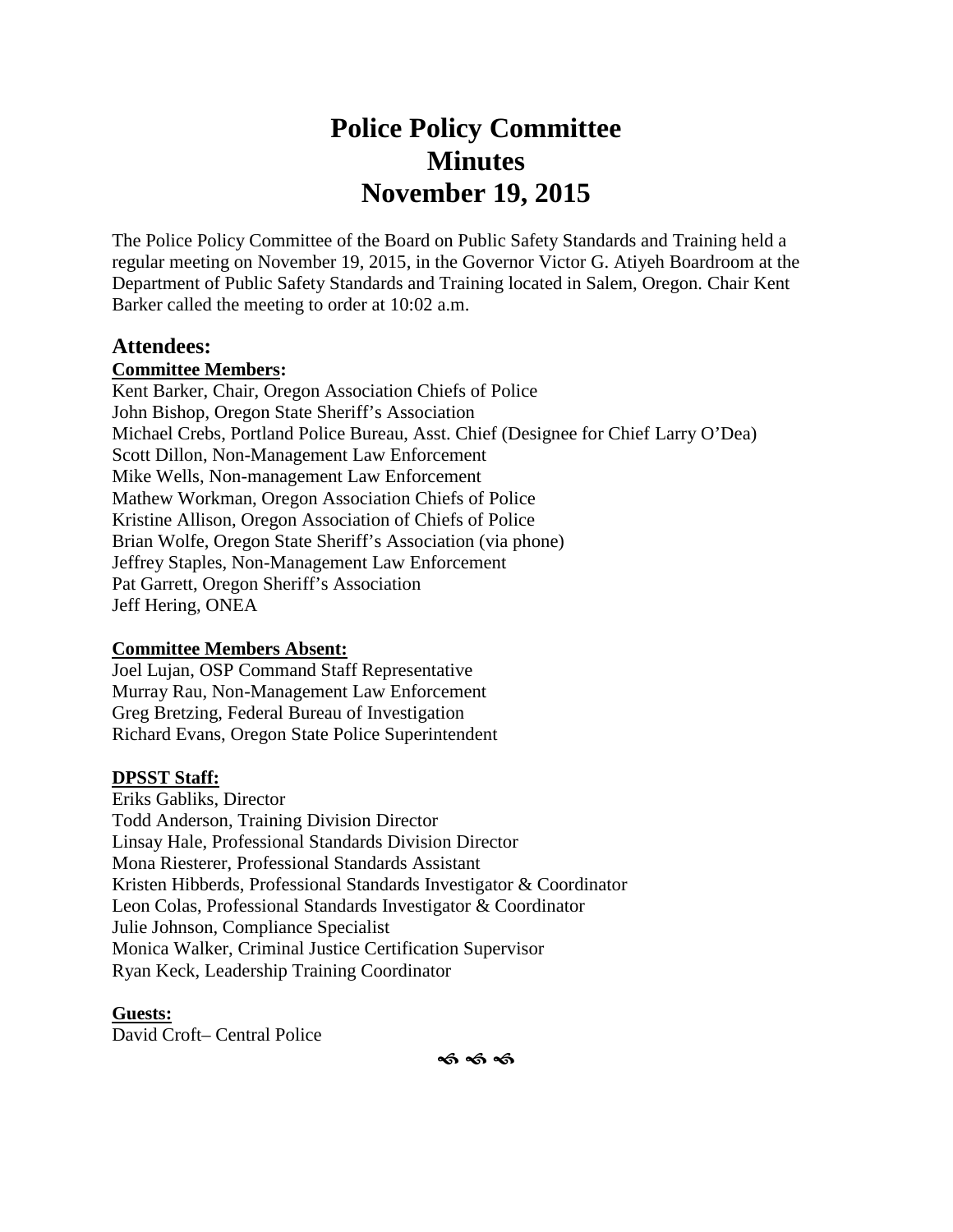#### **1. Minutes of May 21, 2015**

Approve the minutes of the May 21, 2015 Police Policy Committee meeting.

To see a complete record of the May 21, 2015 Police Policy Committee minutes, please go to:

http://www.oregon.gov/dpsst/BD/pages/policepolicycommitteemeetingminutes.aspx

John Bishop moved that the committee approve the minutes of the May 21, 2015 Police Policy Committee meeting. Jeff Staples seconded the motion. The motion carried unanimously.

- **2. \*Curriculum Revision Request for Basic Police Regarding Intoxilyzer 8000** Item was tabled for a later date.
- **3. \*Approval for Changes to Basic Police Curriculum** Item was tabled for a later date.
- **4. \*Approval for Changes to the Police Career Officer Development (PCOD) Curriculum** Presented by Ryan Keck

The Training Division presented the Police Career Officer Curriculum Change to the Police Policy Committee and requested adaptions to the PCOD Curriculum as presented.

Mike Crebs moved that the committee recommend approval to the Board for the proposed changes to the PCOD Curriculum. John Bishop seconded the motion. The motion carried unanimously.

### **5. \*OAR 259-008-0025, 259-008-0030, 259-008-0035, and 259-008-0085 –Proposed Rule Change; Minimum Standards for Training, Minimum Standards for Mandated Courses**

Presented by Sharon Huck

The proposed rule language contains extensive housekeeping changes made with the intention of more clearly reflecting current requirements and procedures, particularly with regard to waivers of minimum training standards and the Board-adopted minimum standards for mandated courses. (Note: This proposed rule does not alter any of the current Board approved standards.)

John Bishop recommended filing the proposed language for OAR 259-008-0025, OAR 259- 008-0030, OAR 259-008-0035, and OAR 259-008-0085 with the Secretary of State as a proposed rule and a permanent rule if no comments are received. Kris Allison seconded the motion. The motion carried unanimously.

By consensus it was determined by the committee that there is no significant fiscal impact on small businesses.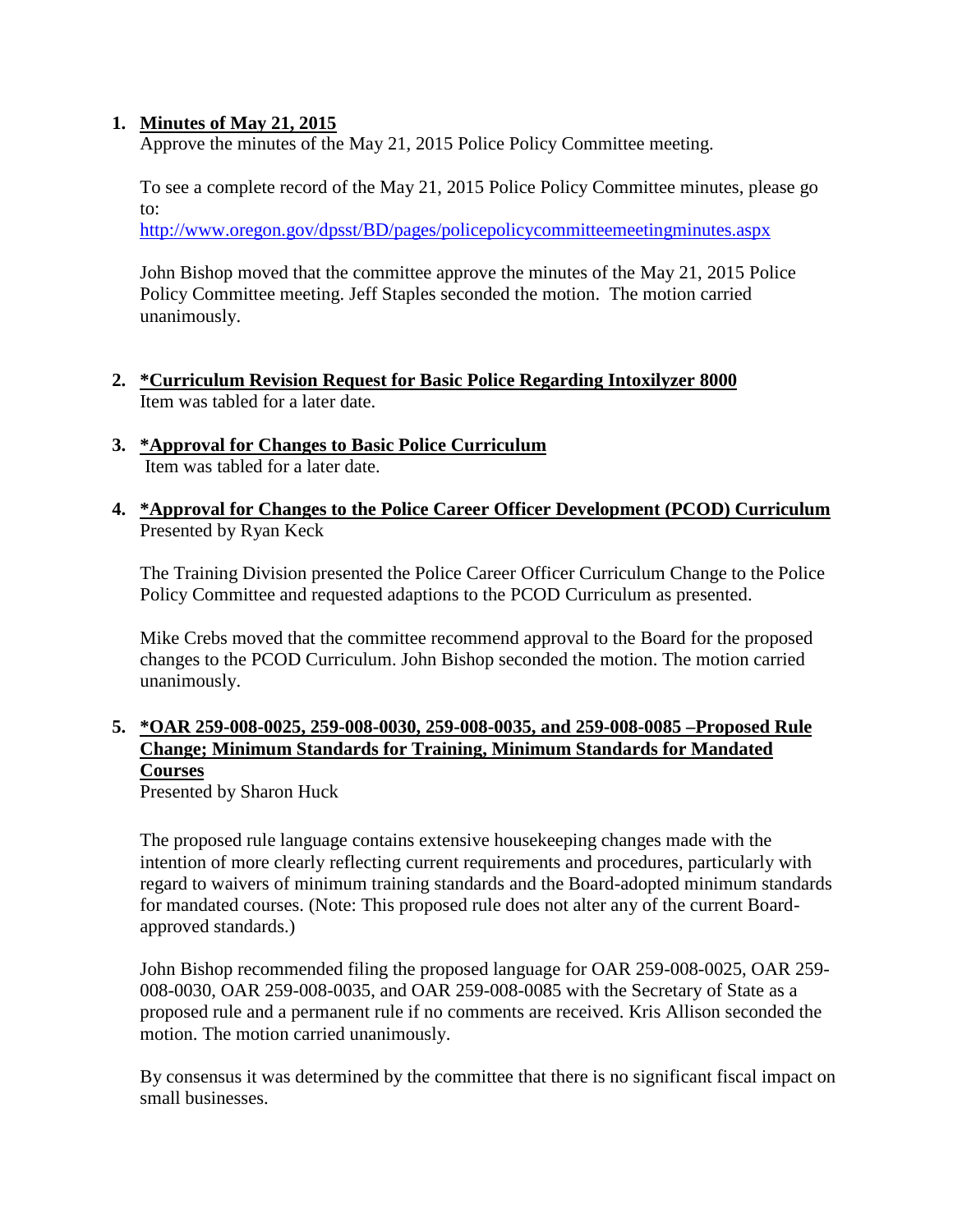#### **6. \*OAR 259-008-0005, OAR 259-008-0010, OAR 259-008-0015, OAR 259-008-0020- Senate Bill 239, Reserve Office-Proposed Rule Change** Presented by Sharon Huck

The proposed rule change is resulting from a legislative concept presented by the Board during the 2015 legislative session which would require agencies that employ or utilize reserve officers conduct background checks prior to employment or utilization. The change requires agencies employing or utilizing reserve officers submit F-4 Personnel Action Reports to DPSST indicating that a background check has been completed. The rule also provides housekeeping for consistency.

Michael Crebs recommended filing the proposed language for OAR 259-008-0005, OAR 259-008-0010, OAR 259-008-0015, and OAR 259-008-0020 with the Secretary of State as a permanent rule if no comments are received. John Bishop seconded the motion. The motion carried unanimously.

By consensus it was determined by the committee that there is no significant fiscal impact on small businesses.

#### **7. \*Brandon Hanes, DPSST #47632 Basic Police Certification – Salem Police Department** Presented by Kristen Hibberds

Jeffrey Staples abstained due to a potential conflict of interest.

The case brought before the Policy Committee involves Brandon Hanes' conduct surrounding his conviction of Harassment and whether the Committee recommends to the Board that his certification should be revoked or not revoked.

Kris Allison moved that the Police Policy Committee adopts the staff report as the record upon which its recommendations are based. Mike Wells seconded the motion. The motion carried with 9 ayes and Jeffrey Staples abstaining.

By discussion and consensus, the committee determined that Brandon Hanes behavior did not involve **Insubordination**.

By discussion and consensus, the committee identified Brandon Hanes' behavior did involve **Misconduct** as defined in the Administrative Rule due to the conviction charge of harassment.

Michael Crebs moved that the Police Policy Committee find that Brandon Hanes' **Misconduct** does rise to the level to warrant revocation when considered alone. John Bishop seconded the motion. The motion carried with 9 ayes and Jeffrey Staples abstaining.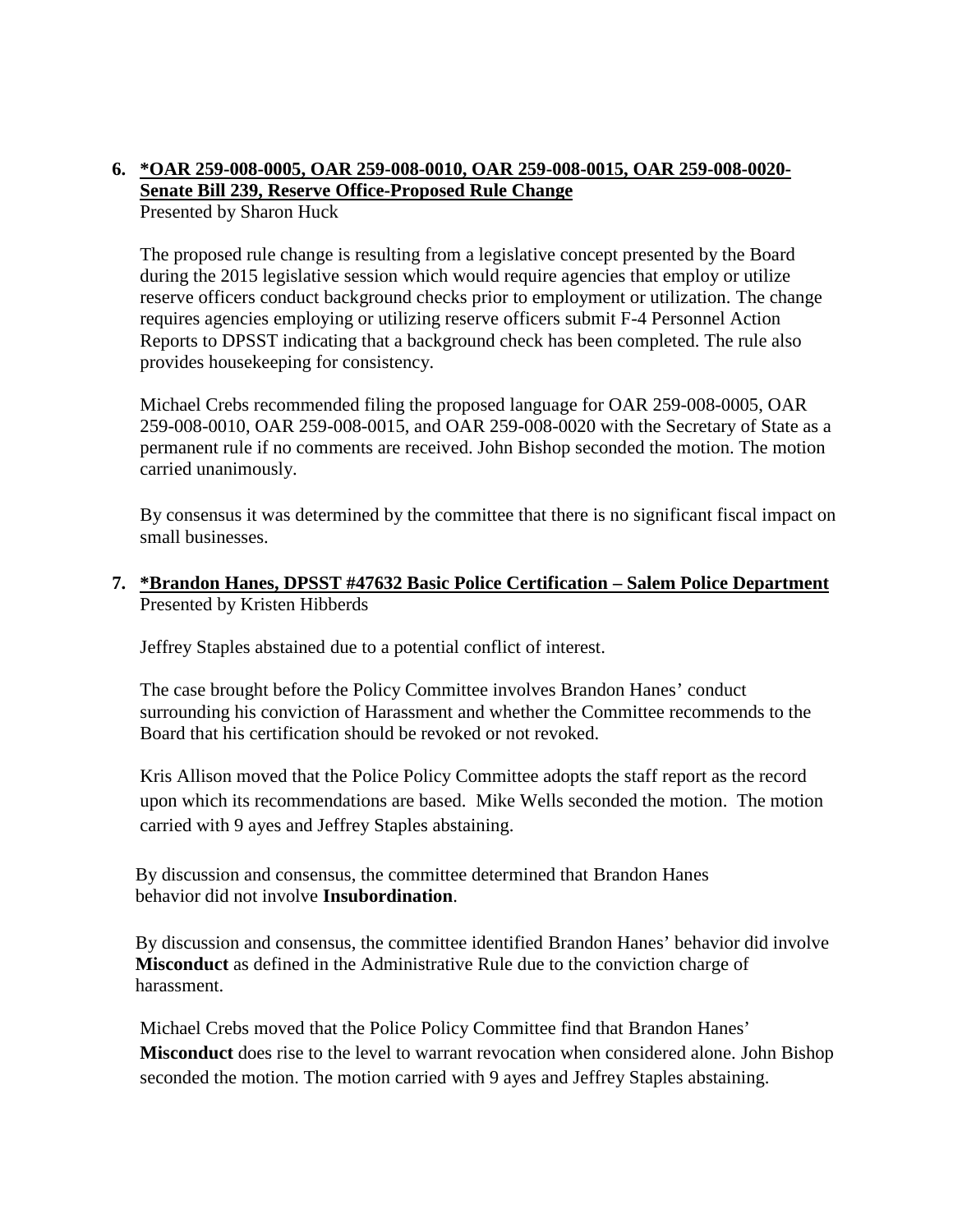By discussion and consensus, the committee identified that Brandon Hanes' behavior did not involve **Gross Misconduct** as defined in the Administrative Rule.

By discussion and consensus, the committee determined that Brandon Hanes' behavior did not involve **Misuse of Authority** as defined in the Administrative Rule.

By discussion and consensus, the committee determined that Brandon Hanes' behavior did involve **Disregard for the Rights of Others** as defined in the Administrative Rule by the crime in which he was convicted of.

John Bishop moved that the Police Policy Committee find that Brandon Hanes' **Disregard for the Rights of Others** does rise to the level to warrant revocation when considered alone. Mike Wells seconded the motion. The motion carried with 9 ayes and Jeffrey Staples abstaining.

By discussion and consensus, the committee determined that Brandon Hanes' behavior did not involve **Dishonesty** as defined in the Administrative Rule.

By discussion and consensus, the committee determined that Brandon Hanes behavior did involve **Aggravating Circumstance** by his hostility behavior towards other law enforcement officers and not being forthcoming with the information during the investigation. Mr. Hanes prevented the crimes from being investigated by his behavior and attitude and intentionally damaging the DUI investigation by consuming alcohol.

By discussion and consensus, the committee determined Brandon Hanes' behavior did not involve any **Mitigating Circumstances**.

After considering the totality of the circumstances, Mike Wells moved that the committee recommends to the Board that Brandon Hanes certification be revoked. Michael Crebs seconded the motion. The motion carried with 9 ayes and Jeffrey Staples abstaining.

John Bishop moved that the committee recommends to the board that Brandon Hanes' **Misconduct** warrants for an ineligibility period to reapply for seven years. Kristine Allison seconded the motion. The motion carried with 9 ayes and Jeffrey Staples abstaining.

Michael Crebs moved that the committee recommends to the Board that Brandon Hanes' **Disregard for the Rights of Others** warrants for an ineligibility period to reapply for fifteen years. Pat Garrett seconded the motion. The motion carried with 9 ayes and Jeffrey Staples abstaining.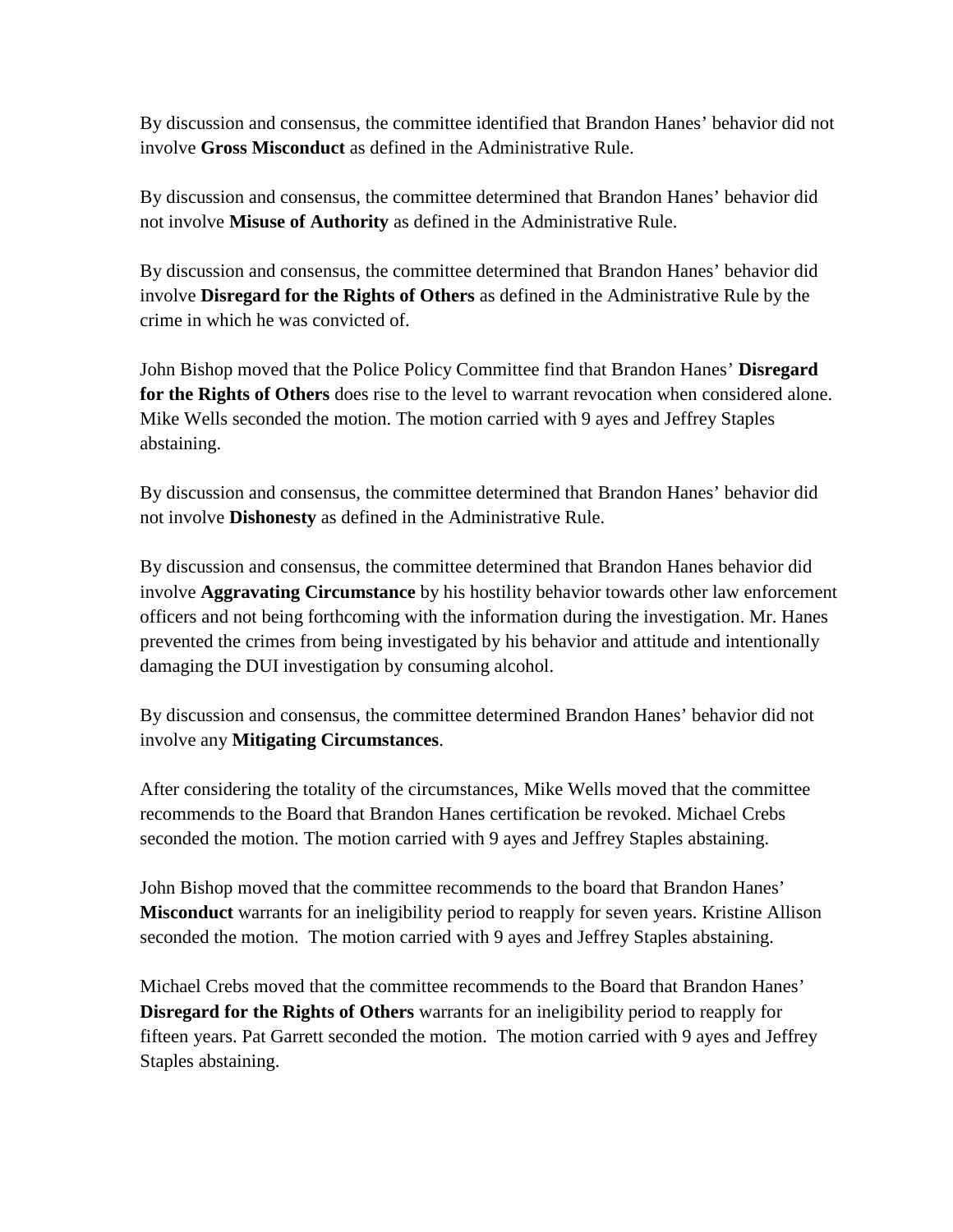#### **8. \*Paul Rubenstein, DPSST #10756 Basic, Intermediate, Advanced, Supervisory, Management and Executive Police Certifications – Cornelius Police Department** Presented by Kristin Hibberds

The case brought to the Police Policy Committee involves Paul Rubenstein's conduct surrounding the multiple investigations that led to his retirement and whether the Committee should recommend to the Board that his certifications should be revoked or not revoked.

*Kent Barker abstained due to a potential conflict of interest. Mathew Workman acting as vice chair facilitated the meeting during this case.*

*Pat Garrett asked abstained due to a potential conflict of interest.*

*Mathew Workman wanted to note for the record that he has served with Rubenstein on the Chiefs of Police Committee on several committees' together as well as several social interactions and feels that he can make a fair determination based on the information presented.*

Mike Wells moved that the Police Policy Committee adopts the staff report as the record upon which its recommendations are based. Kristine Allison seconded the motion. The motion carried with 8 ayes and Kent Barker and Pat Garrett abstaining.

By discussion and consensus, the committee determined that Paul Rubenstein's behavior did not involve **Insubordination**.

By discussion and consensus, the committee identified Paul Rubenstein's behavior did involve **Misconduct** as defined in the Administrative Rule by gambling while on duty and using personal use of his work vehicle. Also, by not showing a good example of being Chief of Police, as this is a position that should be looked up to by others.

Scott Dillon moved that the Police Policy Committee find that Paul Rubenstein's **Misconduct** does rise to the level to warrant revocation when considered alone. Michael Crebs seconded the motion. The motion carried with 8 ayes and Kent Barker and Pat Garrett abstaining.

By discussion and consensus, the committee identified that Paul Rubenstein's behavior did involve **Gross Misconduct** as defined in the Administrative Rule by misusing city resources.

Michael Crebs moved that the Police Policy Committee find that Paul Rubenstein's **Gross Misconduct** does rise to the level to warrant revocation when considered alone. John Bishop seconded the motion. The motion carried with 8 ayes and Kent Barker and Pat Garrett abstaining.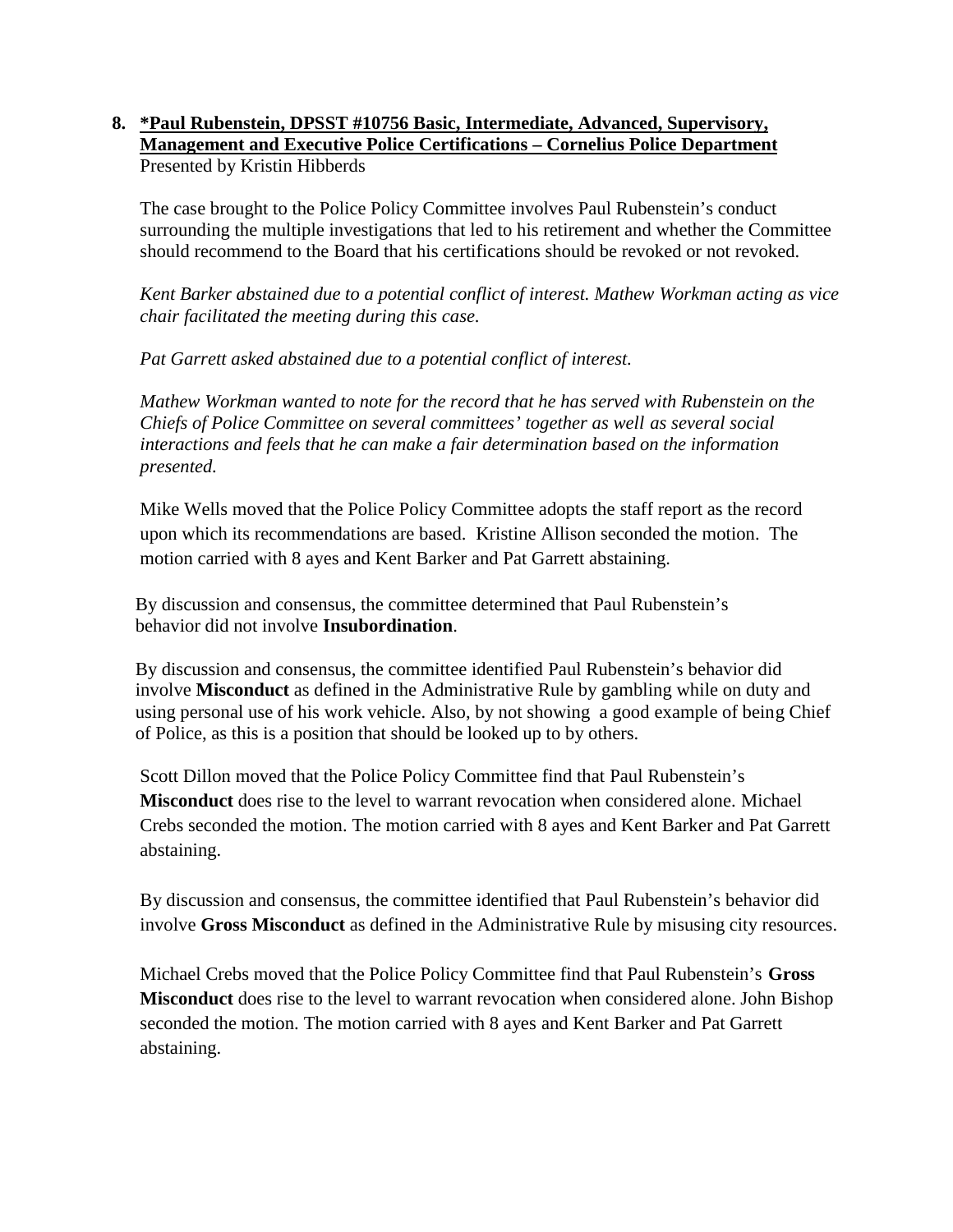By discussion and consensus, the committee determined that Paul Rubenstein's behavior did involve **Misuse of Authority** as defined in the Administrative Rule by using his assigned vehicle that has been assigned by the city for his own personal use as this shows an abuse on public trust.

Kristine Allison moved that the Police Policy Committee find that Paul Rubenstein's **Misuse of Authority** does rise to the level to warrant revocation when considered alone. Mike Wells seconded the motion. The motion carried with 8 ayes and Kent Barker and Pat Garrett abstaining.

By discussion and consensus, the committee determined that Paul Rubenstein's behavior did not involve **Disregard for the Rights of Others** as defined in the Administrative Rule.

By discussion and consensus, the committee determined that Paul Rubenstein's behavior did involve **Dishonesty** as defined in the Administrative Rule by lying to the City Manager when questioned about his relationship with a female..

Mike Wells moved that the Police Policy Committee find that Paul Rubenstein's **Dishonesty** does rise to the level to warrant revocation when considered alone. Jeffrey Staples seconded the motion. The motion carried with 8 ayes and Kent Barker and Pat Garrett abstaining.

By discussion and consensus, the committee determined that Paul Rubenstein's behavior did involve **Aggravating Circumstances.** Rubenstein was the Chief of Police. He was approached several times by different individuals about his ongoing behavior and Rubenstein never made any attempt to correct the situation. Rubenstein's letter showed minimal contrition and he excused his behavior because of his pay cut.

By discussion and consensus, the committee determined Paul Rubenstein's behavior did not involve any **Mitigating Circumstances**.

After considering the totality of the circumstances, Jeffrey Staples moved that the Committee recommends to the Board that Paul Rubenstein's certification be revoked. Mike Wells seconded the motion. The motion carried with 8 ayes and Kent Barker and Pat Garrett abstaining.

John Bishop moved that the committee recommends to the Board that Paul Rubenstein's **Misconduct** warrants for an ineligibility period to reapply for seven years. Mike Wells seconded the motion. The motion carried with 8 ayes and Kent Barker and Pat Garrett abstaining.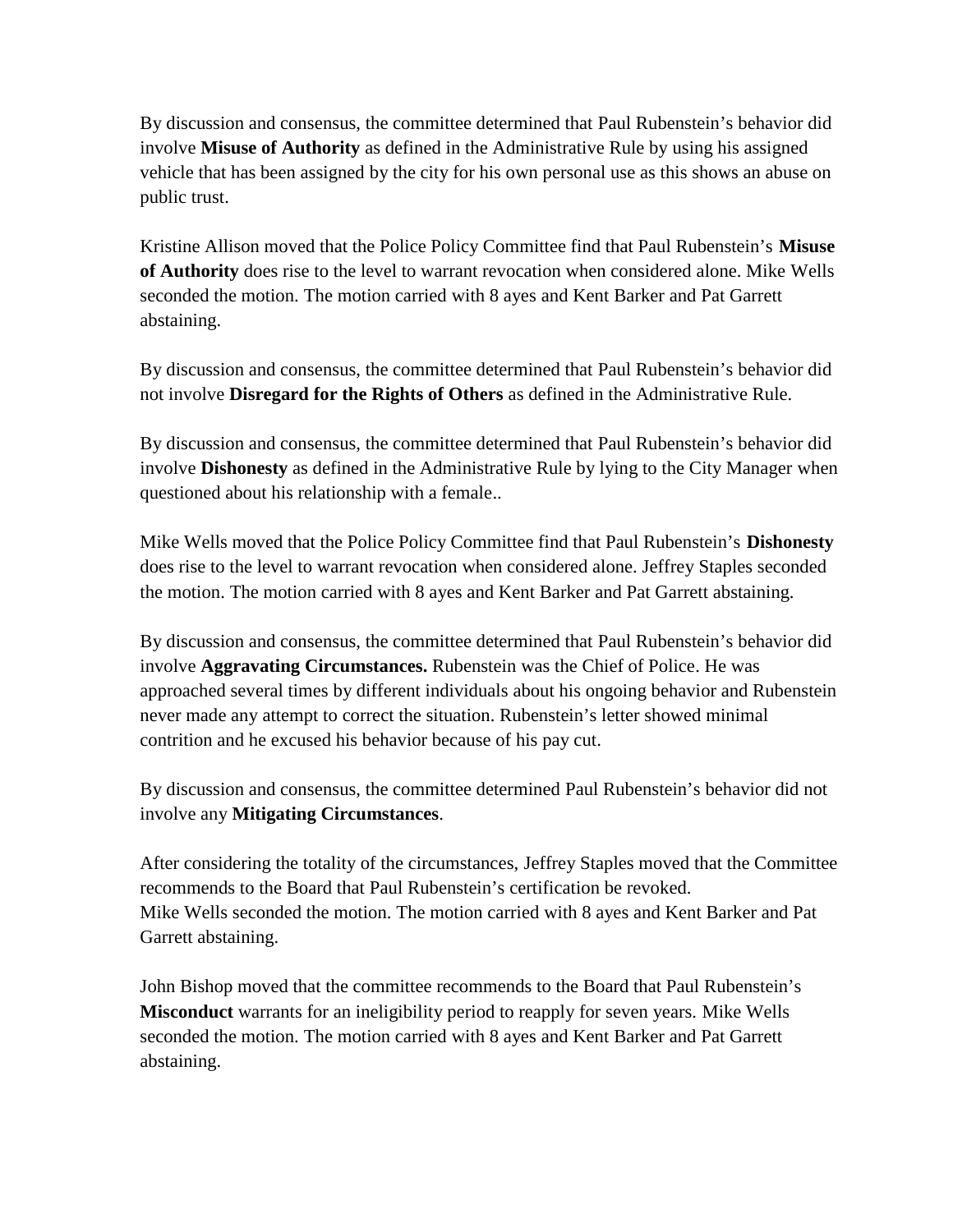John Bishop moved that the committee recommends to the Board that Paul Rubenstein's **Gross Misconduct** warrants for an ineligibility period to reapply for a ten years. Jeffrey Staples seconded the motion. The motion carried with 8 ayes and Kent Barker and Pat Garrett abstaining.

John Bishop moved that the committee recommends to the Board that Paul Rubenstein's **Misuse of Authority** warrants for an ineligibility period to reapply for a ten years. Jeffrey Staples seconded the motion. The motion carried with 8 ayes and Kent Barker and Pat Garrett abstaining.

Jeffrey Staples moved that the committee recommends to the Board that Paul Rubenstein's **Dishonesty** warrants for an ineligibility period to reapply for lifetime. Mike Wells seconded the motion. The motion carried with 8 ayes and Kent Barker and Pat Garrett abstaining

## 9. **\*Tina Latendresse, DPSST # 53701, Hillsboro Police Department (Possible Executive Session)**

Presented by Leon Colas

The case presented to the Police Policy Committee is Tina Latendresse's conduct surrounding the use of military leave and sick time, and specifically her untruthfulness regarding these issues and whether the Committee recommends to the Board that Latendresse's certifications be revoked or not revoked. (*Possible executive session if medical information is discussed.*)

Mike Wells moved that the Police Policy Committee adopts the staff report as the record upon which its recommendations are based. Michael Crebs seconded the motion. The motion carried unanimously.

By discussion and consensus, the committee determined that Tina Latendresse's behavior did not involve **Insubordination**.

By discussion and consensus, the committee identified Tina Latendresse's behavior did not involve **Misconduct** as defined in the Administrative Rule.

By discussion and consensus, the committee identified that Tina Latendresse's behavior did not involve **Gross Misconduct** as defined in the Administrative Rule.

By discussion and consensus, the committee determined that Tina Latendresse's behavior did not involve **Misuse of Authority** as defined in the Administrative Rule.

By discussion and consensus, the committee determined that Tina Latendresse's behavior did not involve **Disregard for the Rights of Others** as defined in the Administrative Rule.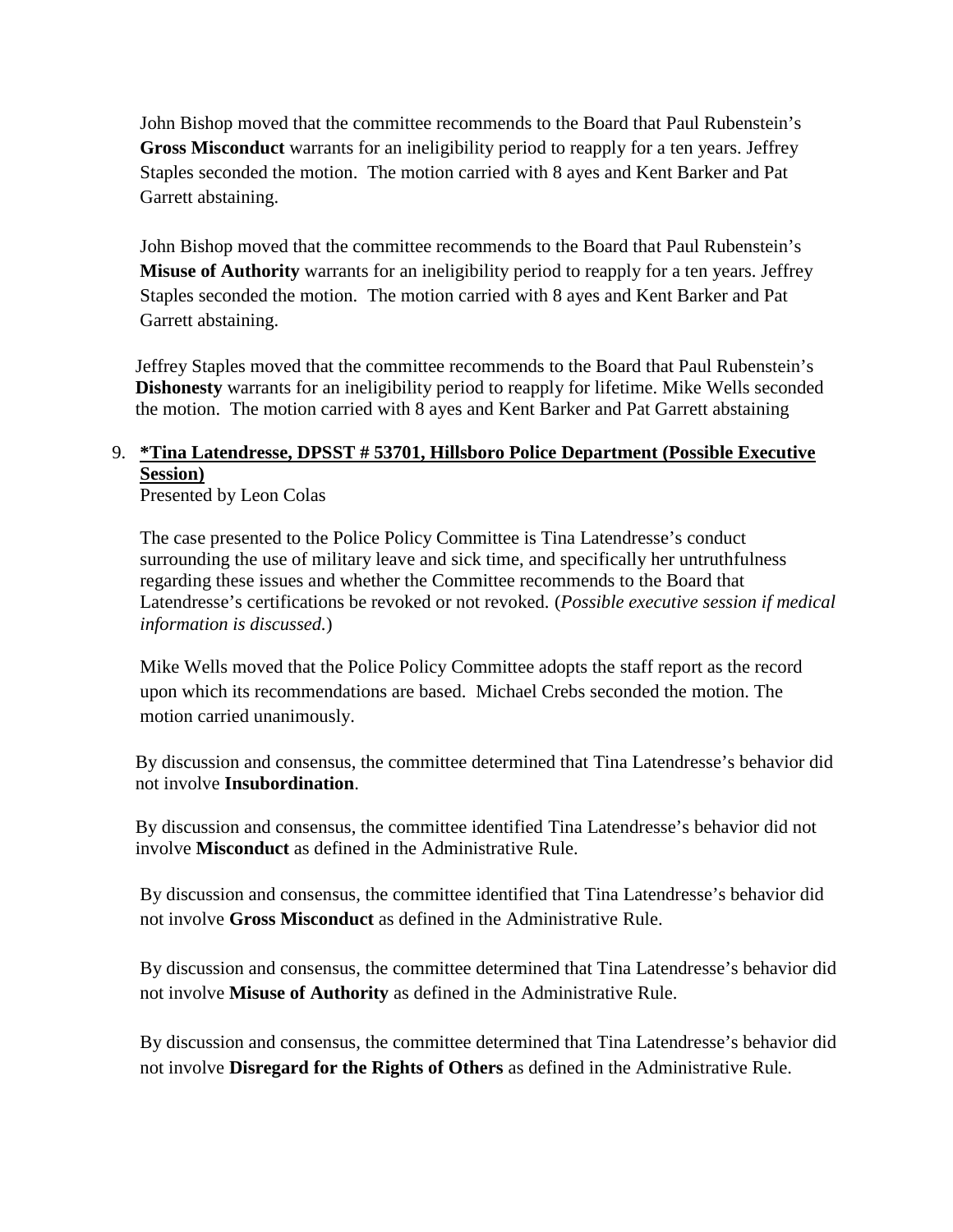By discussion and consensus, the committee determined that Tina Latendresse's behavior did involve **Dishonesty** as defined in the Administrative Rule by being untruthful about calling in sick for work. Latendresse's was untruthful about military time off when stating she needed additional time off.

The Police Policy Committee closed the public session to convene in Executive Session pursuant to ORS 192.660(2) (f) at 11:10 a.m. This Executive Session was closed to members of the public. Public session was reconvened at 11:15 a.m.

Michael Crebs moved that the Police Policy Committee find that Tina Latendresse's **Dishonesty** does rise to the level to warrant revocation when considered alone. Kristine Allison seconded the motion. The motion carried unanimously.

By discussion and consensus, the committee determined that Tina Latendresse's behavior did involve **Aggravating Circumstance** by being deceptive in using her national service. Also the fact that Latendresse was a tenured officer from another state.

By discussion and consensus, the committee determined Tina Latendresse's behavior did not involve any **Mitigating Circumstances**.

After considering the totality of the circumstances, Pat Garrett moved that the Committee recommends to the Board that Tina Latendresse's certification be revoked. Michael Crebs seconded the motion. The motion carried unanimously.

Michael Crebs moved that the committee recommends to the Board that Tina Latendresse's **Dishonesty** warrants for an ineligibility period to reapply for lifetime. Jeffrey Stapleton seconded the motion. The motion carried unanimously.

*The Police Policy Committee convened for lunch at 11:20 a.m. and reconvened at 11:30 a.m.*

# 10. **\*Bryan Lavigne, DPSST # 38491 Basic Police Certifications, Request for Eligibility Determination**

Presented by Leon Colas

DPSST requests that the PPC review Bryan Lavigne's written request for an eligibility determination and recommend to the Board whether or not his eligibility to apply for certifications should be restored. Because Lavigne's case occurred under prior set of standards, staff used the current minimum initial ineligibility period for Disregard for the Rights of Others (five years) in order to determine the earliest Lavigne would be eligible for reconsideration.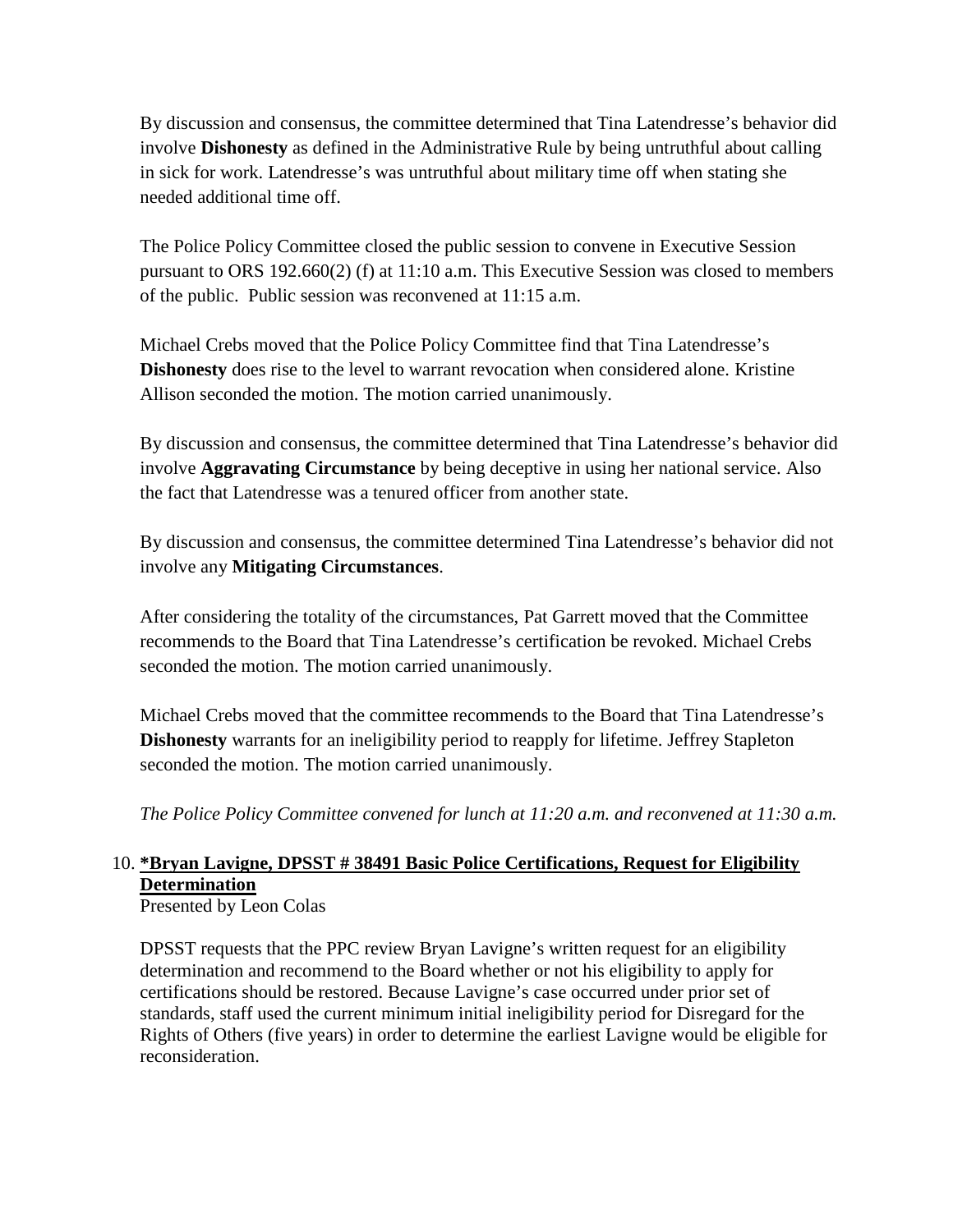John Bishop moved that the Police Policy Committee adopts the staff report as the record upon which its recommendations are based. Mike Wells seconded the motion. The motion carried unanimously.

By discussion and consensus, the committee determined that Bryan Lavigne's behavior did involve **Aggravating Circumstance** due to the conviction of the crime.

By discussion and consensus, the committee determined that Bryan Lavigne's behavior did involve **Mitigating Circumstance** by the passage of time since the conviction. Lavigne was eligible for reconsideration in 2012; he honorably served in the military and received counseling.

After considering the totality of the circumstances, Mike Wells moved that the Committee recommends to the Board that Bryan Lavigne's eligibility to apply for certifications be restored and recommends the same to the Board. Mathew Workman seconded the motion. The motion carried unanimously.

# 11. **Thomas Kipp, DPSST # 20794 Basic, Intermediate, Advanced and Supervisory Police Certifications – Oregon State Police (Retired)**

Presented by Leon Colas

The case presented to the Police Policy Committee is Thomas Kipp's conduct on June 25, 2013 that led to his arrest for DUII and Recklessly Endangering Another, and his eventual conviction on the DUII charge.

Kristine Allison moved that the Police Policy Committee adopts the staff report as the record upon which its recommendations are based. John Bishop seconded the motion. The motion carried unanimously.

By discussion and consensus, the committee determined that Thomas Kipp's behavior did not involve **Insubordination**.

By discussion and consensus, the committee identified Thomas Kipp's behavior did involve **Misconduct** as defined in the Administrative Rule by the DUII arrest.

Kent Barker moved that the Police Policy Committee find that Thomas Kipp's **Misconduct** does not rise to the level to warrant revocation when considered alone. Michael Crebs seconded the motion. The motion carried unanimously.

By discussion and consensus, the committee identified that Thomas Kipp's behavior did involve **Gross Misconduct** as defined in the Administrative Rule since DUII is apresumed category IV.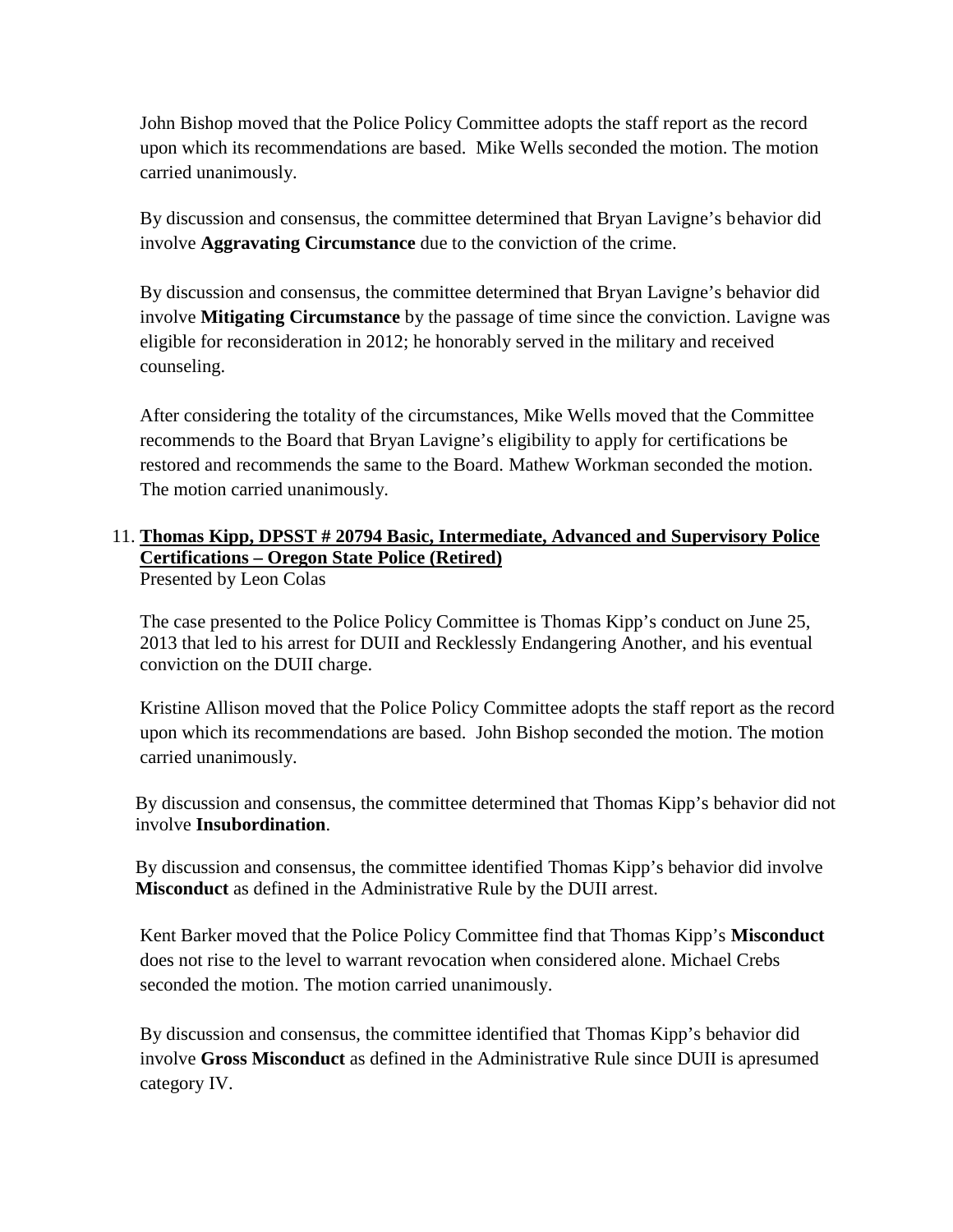John Bishop moved that the Police Policy Committee find that Thomas Kipp's **Gross Misconduct** does not rise to the level to warrant revocation when considered alone. Jeffrey Staples seconded the motion. The motion carried unanimously

By discussion and consensus, the committee determined that Thomas Kipp's behavior did not involve **Misuse of Authority** as defined in the Administrative Rule.

By discussion and consensus, the committee determined that Thomas Kipp's behavior did not involve **Disregard for the Rights of Others** as defined in the Administrative Rule.

By discussion and consensus, the committee determined that Thomas Kipp's behavior did not involve **Dishonesty** as defined in the Administrative Rule.

By discussion and consensus, the committee determined that Thomas Kipp's behavior did involve **Aggravating Circumstance** by the letter to the Police Policy Committee contained his excuses for receiving the DUII and there was not contrition from Kipp.

By discussion and consensus, the committee determined Thomas Kipp's behavior did involve Mitigating **Circumstances** by attending a treatment program and paying his fines.

After considering the totality of the circumstances, Kristine Allison moved that the Committee recommends to the Board that Thomas Kipp's certification not be revoked. Mathew Workman seconded the motion. The motion carried unanimously.

### 12. **\*Law Enforcement Memorial Wall Nomination Deputy Gil Datan – Coos County Sheriff's Office**

Presented by Eriks Gabliks

Deputy Gil Datan of the Coos County Sheriff's Office died while he was on a forest patrol on April 20, 2015. The death meets the criteria for the Fallen Law Enforcement Officer Memorial. Director Gabliks asked the Police Policy Committee for their vote to include Deputy Datan's name on the Oregon Fallen Law Enforcement Officer Memorial

John Bishop recommended the Police Policy Committee include Deputy Datan's name on the Oregon Fallen Law Enforcement Officer Memorial. Mike Wells seconded the motion. The motion carried unanimously.

### **13. Department Update:**

Director Eriks Gabliks gave an update on the following:

1. Eriks welcomed Jeff Hering as a new member of the Board on Public Safety Standards and Training (BPSST) and its Police Policy Committee. Jeff is a Detective with the City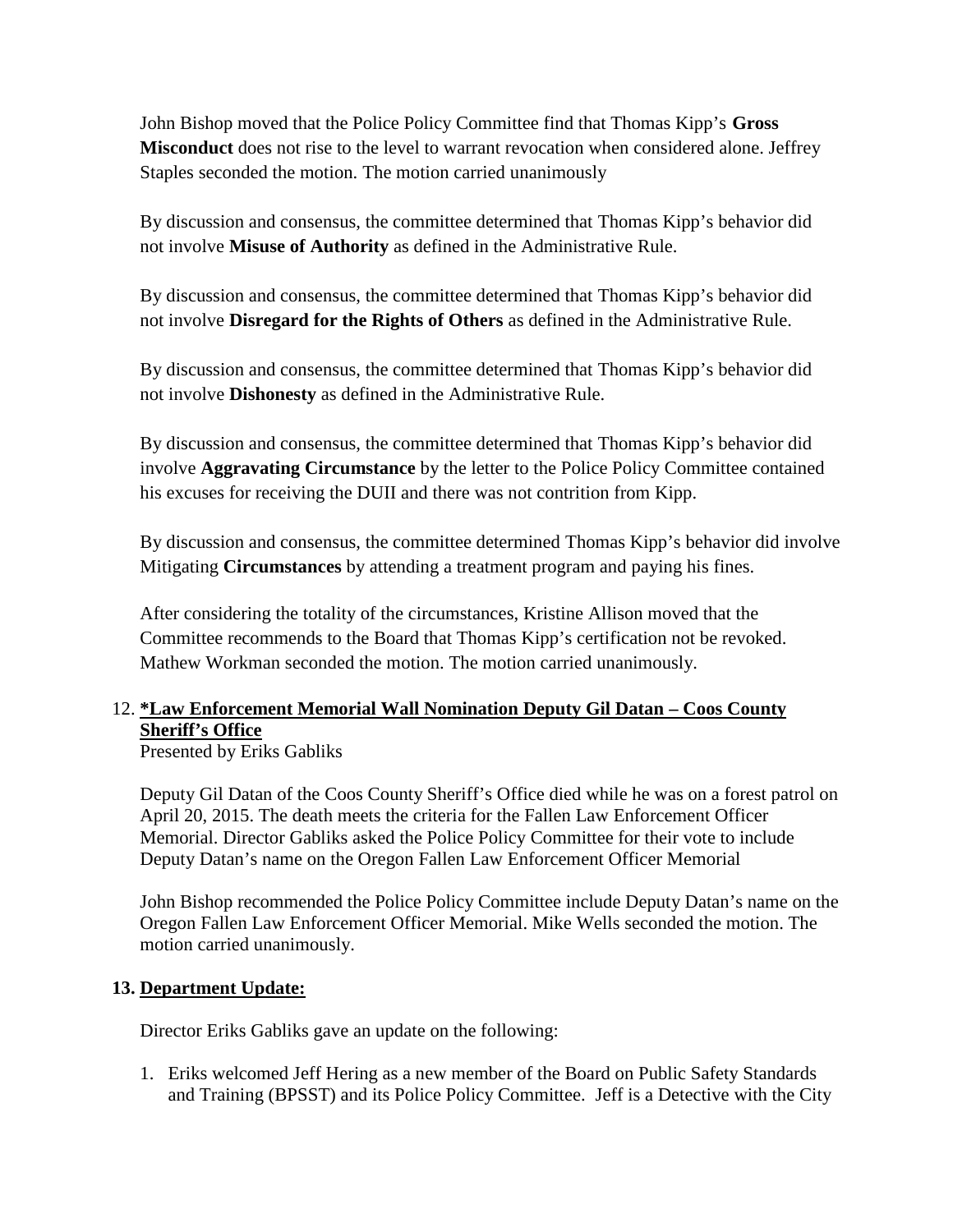of Tigard Police Department and is an active member of the Oregon Narcotics Enforcement Officers Association (ONEA). Jeff was approved by Governor Brown, and confirmed by the Senate, to fill the vacancy created when Officer Glen Scruggs of the City of Tigard Police Department resigned because of change in work assignments and could no longer serve.

- 2. DPSST Appeared at the Legislative Public Safety Ways & Means Committee earlier this week.
	- a. Funds for additional basic training classes were requested. DPSST is experiencing what we thought might happen as local budgets improve and as a "baby boomers" retire, we are seeing a significant increase in requests for Basic classes. Basic Police hiring has ramped up and our basic classes are filling up fast. We added a class for November which filled up right away. Our January and February classes are full with 40 and now we are enrolling officers for the April 2016 Basic Police course. We are evaluating starting a Basic Police class in March 2016 to help alleviate the bubble. A recent survey by DPSST shows that city, county, state, tribal and university law enforcement agencies are in the process of recruiting more than 250 officers. The number of officers eligible to retire in 2016 is larger than this number.

Basic Corrections is also having an uptick. Our Basic Corrections classes scheduled for October and January are filled with 40 in each class. We are now enrolling corrections deputies/officers into the April 2016 class which has only a few empty seats left. As a result of our authorized class number, city, county, state, university and tribal law enforcement agencies to hire and wait long periods of time prior to sending a student to the Basic Police class. While we have the physical infrastructure, we have significant fewer staff members now compared to 2008. Last Monday we appeared and requested a place holder for funds (approximately 2.8 million) that we hope are approved when Legislature returns in February. The funds are for two additional 6-week Basic Corrections classes and four additional 16-week Basic Police classes. The funds include dollars for staffing (training, support, facilities) as well as related expenses such as meals and ammunition.

- b. Limitation Increase for Byrne Grant for Center for Policing Excellence (CPE): DPSST requested an increase in limitation of \$959,000 to support a grant that is being given to DPSST's Center for Policing Excellence (CPE) by the Oregon Criminal Justice Commission. This grant will fund a variety of projects and are described in the attached PDF titled CPE JAG Proposals. This request was approved.
- 3. A recent survey among basic police and corrections students attending the Academy showed that more than 30% were military veterans. In some classes the number of military members is closer to 40%. DPSST has created a process through which information and resources are given to Vets attending basic training to ensure they are